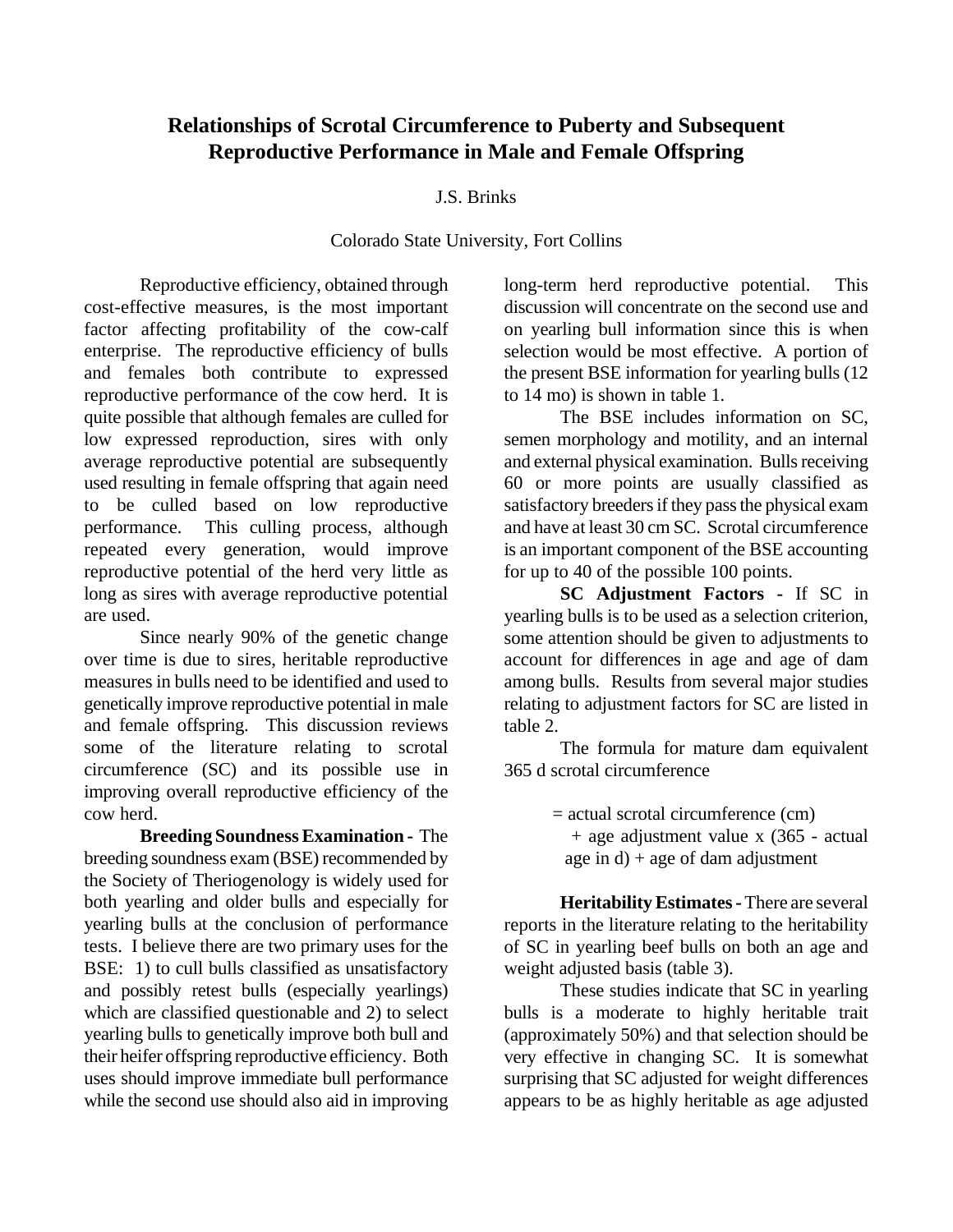SC. This indicates considerable additive genetic variance for relative scrotal size.

**Relationship of SC to Seminal Traits -** Several studies have found moderate but favorable phenotypic relationships between SC and measures of semen quantity and quality. A few estimates of genetic correlations are listed in table 4.

Knights et al. (1984) also reported favorable genetic relationships of SC with measures of semen quality and quantity. In general, as SC increases in yearling bulls, motility, percent normal sperm, semen volume, sperm concentration and total sperm output increase and percent abnormalities decrease.

**Relationship of SC to Age at Puberty -** Results from the Roman L. Hruska Meat Animal Research Center (Lunstra, 1982) indicated that SC was a more accurate predictor of when a bull reached puberty than either age or weight regardless of breed or breed cross. Bulls reached puberty (50 x  $10^6$  sperm with a minimum of  $10\%$ motility) at an average SC of 27.9 cm. Lunstra (1982) reported a correlation of .98 among breed means (eight breeds) for SC of bulls with age at puberty in heifers (table 5).

Genetic correlation estimates between SC in yearling bulls and age at puberty in half-sib heifers of -.71 and -1.07 (favorable) have been reported by Brinks et al. (1978) and King et al. (1983). These very strong genetic relationships coupled with Lunstra's (1982) data indicate that age at puberty and SC are essentially the same trait. Toelle and Robinson (1985) also reported that SC was favorably related genetically to several measures of female reproductive traits.

**Relationship of SC with Growth -** The genetic and phenotypic correlations of SC with measures of growth reported in the literature are generally favorable. A partial listing of these genetic correlations are presented in table 6.

The genetic correlation between SC and birth weight appears to be relatively low whereas the correlation between SC and yearling weight is relatively high. This suggests that larger SC (earlier puberty) and faster growth rate is

compatible in young bulls. Selection for increased SC should result in increased growth from birth to yearling ages while holding birth weights relatively constant. These relationships suggest a favorable growth curve, i.e., reaching a higher percent of mature weight at earlier ages while maintaining or increasing early growth rate and possibly holding mature weight in check.

**Selection Example -** If one selects bulls with larger SC, what changes in SC and age at puberty (AP) are expected in the male and female offspring?

Assume the following values: Heritability of  $SC = .50$ Genetic correlations of SC with  $AP = -0.9$ Genetic standard deviation of  $SC = 1.4$  cm Genetic standard deviation of  $AP = 24$  d Selection differential for sires  $= 1$  cm Then:

Response in male offspring  $=$  heritability x selection differential

$$
R=.5(\frac{1.0 \text{ cm } + 0 \text{ cm}}{2})=.25 \text{ cm}
$$

Correlated response in AP of female offspring  $=$  R x genetic regression

$$
CR = (.25)(-.9) \times (\frac{24}{1.4}) = 3.86d
$$

Thus, for each centimeter superiority of sires above the population mean, one would expect a .25 cm increase in SC of male offspring and 3.86 d earlier in puberty of female offspring. Since age at puberty in females appears to be favorably related to measures of subsequent reproduction (Werre and Brinks, 1986), the cow herd should also improve in reproductive potential.

Smith et al. (1989b) reported that for each 1 cm increase in a sire's SC there was a .31 cm increase in the sons' SC, or very close to expectations. In addition, they reported an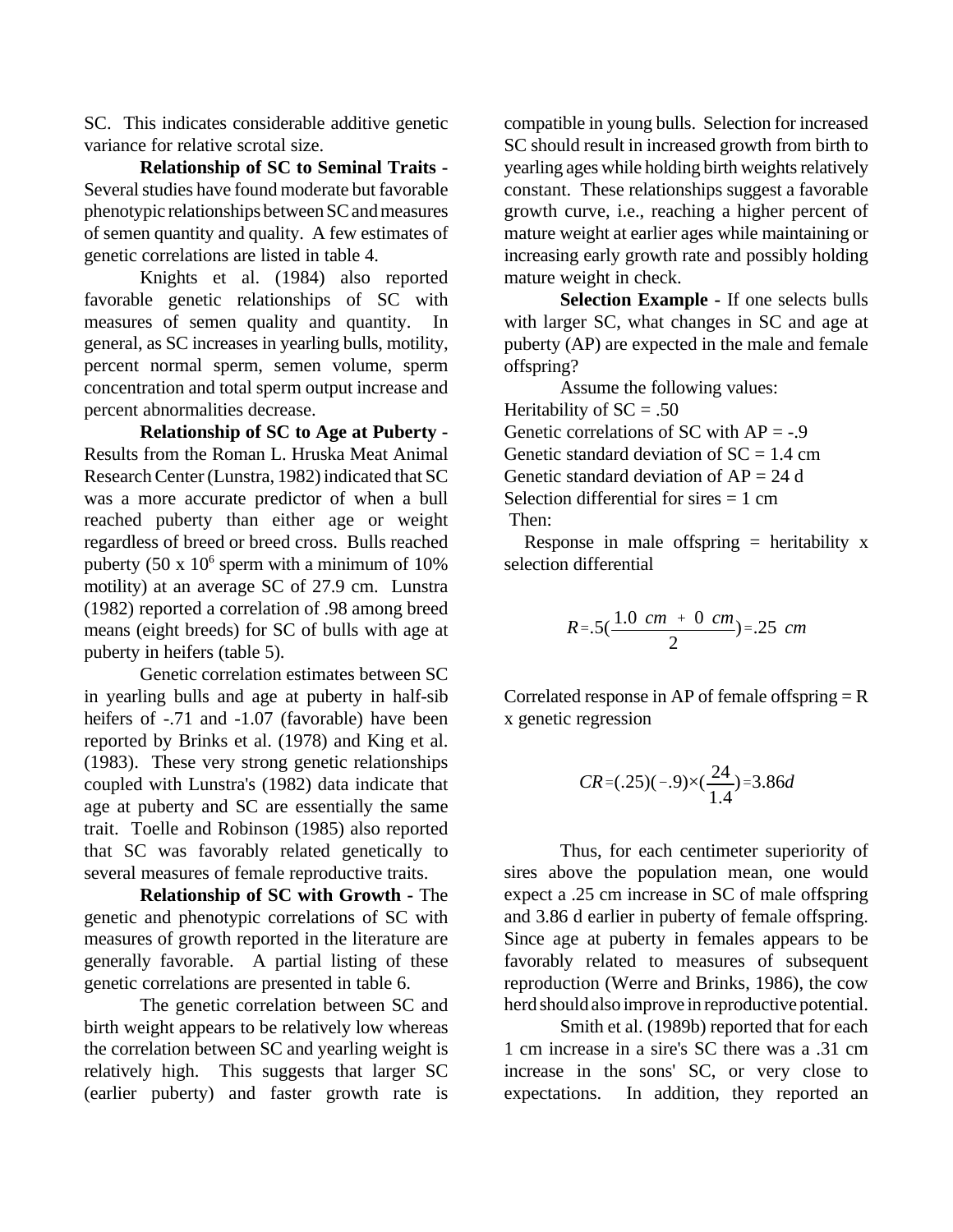associated -.796 d change in age at puberty, a -.667 d change in day of first calving and a -.826 d change in age at first calving of female offspring per cm of SC of sire. The change in age at puberty is less than expected from the example above. Possibly there is a greater change in inherent age at puberty than expressed age at puberty due to seasonal or climatic effects. In either case, expected progeny difference values should aid greatly in selecting for inherent fertility.

**Relationship of AP to Subsequent Productivity -** Correlations of AP with reproductive and productivity traits by line of sire means through four lactations are presented in table 7. The correlations among line of sire means may indicate a genetic relationship. These correlations indicate that heifers from lines with early puberty also tended to conceive earlier each year through four lactations, except for the third lactation. Also, they weaned heavier calves and had high accumulative most probale producing ability (MPPA) values, presumably through higher milk production.

This favorable relationship of earlier age at puberty with higher milk production and reproduction has also been observed from correlations among breed means from other studies. Laster et al. (1979) reported the following correlations among breed means: AP with percent calving the first 25 d, -.75; AP with pregnancy percent, -.42; and AP with milk production, -.88; indicating that earlier age at puberty resulted in earlier and more pregnancies and greater milk production on a between breed basis. Doornbos et al. (1983) reported a residual correlation of -.40 between AP and percent pregnant.

## **Discussion**

Fertility is a complex trait made up of several component traits and is greatly affected by differences or changes in the environment. especially nutritional environment. Fertility might be considered as two traits, inherent fertility and expressed fertility. Inherent fertility refers to the

genetic potential for reproductive performance and is not directly measurable. Genes that affect overall physiological and endocrine functions may control inherent fertility and account for the generally favorable genetic relationships of measures of early reproductive fitness with growth, milk and overall productivity. On the other hand, expressed fertility can be measured by age at puberty, quality and quantity of spermatozoa, and conception rate. Expressed fertility is dependent upon the external environment and the environment (additional stress) created by the animal's potential for growth, size or milk production. Under environments of nutritional stress the relationship of productivity with expressed fertility may be antagonistic even though the relationship between inherent fertility and productivity may be favorable. Thus, the observed genetic improvement in fertility traits may be less than expected even though expected genetic progress is being made in inherent fertility.

One might think of improved inherent fertility as an insurance policy. Under low stress conditions there may be little difference in expressed fertility between herds of moderate vs superior inherent fertility. However, under stress conditions (drought and high price feed) herds with superior inherent fertility may have acceptable expressed fertility whereas those with lower potential may falter badly. Herds with superior inherent fertility offer more flexibility in a given environment to increase growth and(or) milk without sacrificing expressed fertility.

## **Summary**

Most genetic improvement results from sire selection. Therefore, some selection criterion in young bulls is needed to improve reproductive potential in both bulls and female offspring. Scrotal circumference appears to be a key indicator trait and should be useful when combined with other measures of fertility. Scrotal circumference is easy to obtain, is highly repeatable and highly heritable. It is favorably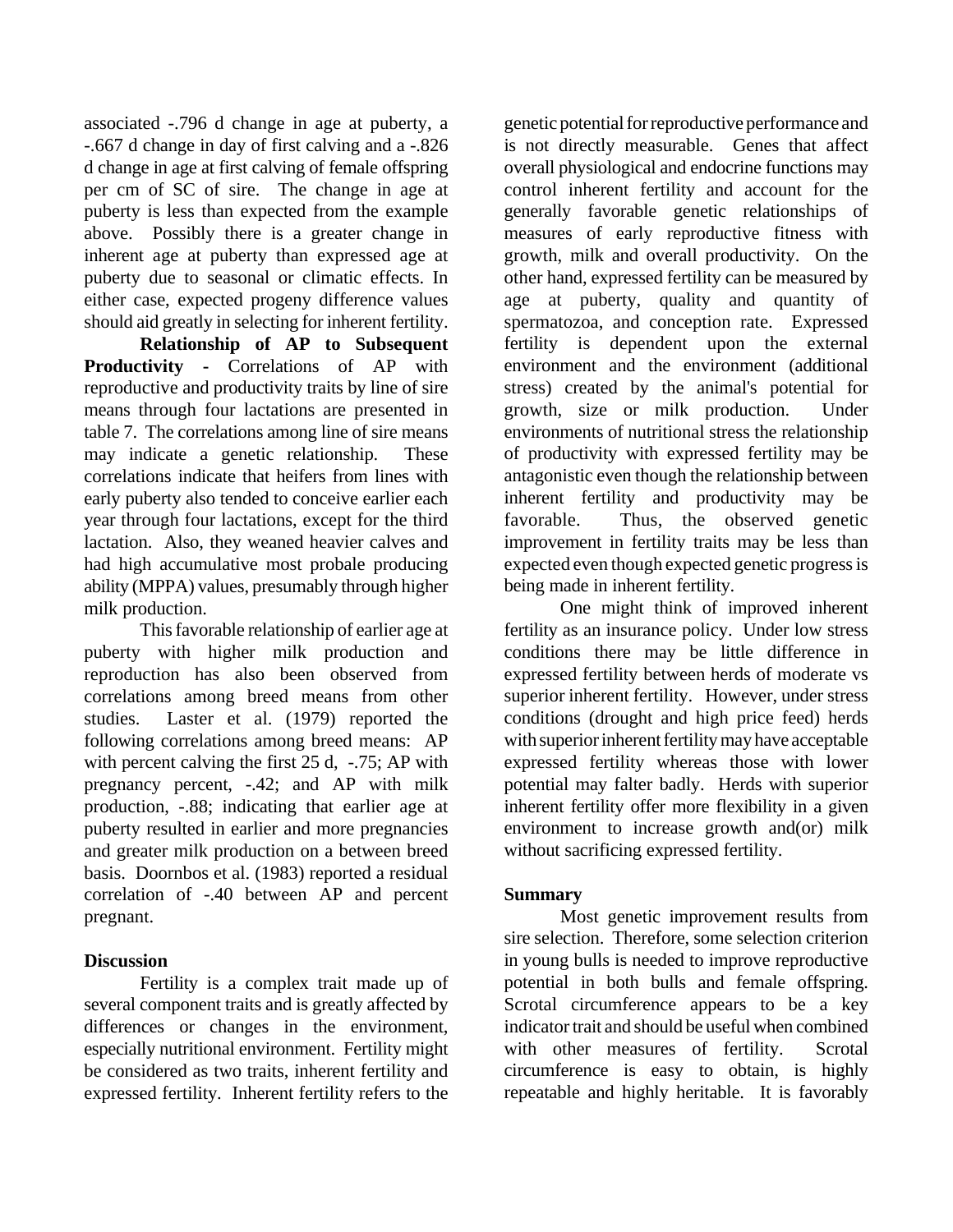related to seminal characteristics. It is a good indicator of age at puberty in bulls and in related females. The high estimated genetic correlation between scrotal circumference and age at puberty in females indicates that sires with above average scrotal circumference should produce female progeny with earlier ages at puberty and improved subsequent reproduction potential. Scrotal circumference is favorably related to growth from birth to yearling ages but lowly related to birth weight, thus indicating a favorable growth curve.

Expected progeny difference values for scrotal circumference or other reproductive indexes need to be developed and reported by breed associations in their sire summaries.

#### **Literature Cited**

- Bourdon, R.M. and J.S. Brinks. 1985. Scrotal circumference in yearling Hereford bulls: Adjustment factors, heritabilities and genetic environmental and phenotypic relationships with growth traits. J. Anim. Sci. 62:958.
- Brinks, J.S., M.J. McInerney and P.J. Chenoweth. 1978. Relationship of age at puberty in heifers to reproductive traits in young bulls. Proc. West. Sect. Am. Soc. Anim. Sci. 29:28.
- Coulter, G.H. and R.H. Foote. 1979. Bovine testicular measurements as indicators of reproductive performance and their relationship to productive traits in cattle: A review. Theriogenology 11:297.
- Doornbos, D.E., C.A. Steffan, D.D. Kress and D.C. Anderson. 1983. Beef heifers differing in milk production. III. Relationship of age at puberty, percent pregnant and day pregnant. Proc. West. Sect. Am. Soc. Anim. Sci. 34:8.
- Hughes, S.T. 1987. Breeding soundness traits in beef bulls. Ph.D. Dissertation. Colorado State Univ., Fort Collins.
- King, R.G., D.D. Kress, D.C. Anderson, D.E. Doornbos and P.J. Burfening. 1983. Genetic parameters in Herefords for puberty in heifers and scrotal circumference in bulls. Proc. West. Sect. Am. Soc. Anim. Sci. 34:11.
- Knights, S.A., R.L. Baker, D. Gianola and J.B. Gibb. 1984. Estimates of heritabilities and of genetic and phenotypic correlations among growth and reproductive traits in yearling Angus bulls. J. Anim. Sci. 58:887.
- Laster, D.B., G.M. Smith, L.V. Cundiff and K.E. Gregory. 1979. Characterization of biological types of cattle (Cycle II). II. Postweaning growth and puberty of heifers. J. Anim. Sci. 48:500.
- Latimer, F.G., L.L. Wilson, M.F. Cain and W.R. Stricklin. 1982. Scrotal measurements in beef bulls: Heritability estimates, breed and test station effects. J. Anim. Sci. 54:473.
- Lunstra, D.D. 1982. Testicular development and onset of puberty in beef bulls. In Beef Research Program Progress Report No. 1. U.S. Meat Animal Research Center ARM-NC-21. p. 26.
- Lunstra, D.D., K.E. Gregory and L.V. Cundiff. 1988. Heritability estimates and adjustment factors for the effects of bull age and age of dam on yearling testicular size in breeds of beef bulls. Theriogenology 30:127.
- Neely, J.D., R.H. Johnson, E.U. Dillard and D.W. Robinson. 1982. Genetic parameters for testes size and sperm number in Hereford bulls. J. Anim. Sci. 55:1033.
- Smith, B. A. 1986. The relationship of sire scrotal circumference on offspring reproduction and subsequent productivity. M.S. Thesis. Colorado State Univ., Fort Collins.
- Smith, B.A., J.S. Brinks and G.V. Richardson. 1989a. Estimation of genetic parameters among breeding soundness examination components and growth traits in yearling bulls. J. Anim. Sci. 67:2892.
- Smith, B.A., J.S. Brinks and G.V. Richardson. 1989b. Relationships of sire scrotal circumference to offspring reproduction and growth. J. Anim. Sci. 67:2281.
- Toelle, V.D. and O.W. Robinson. 1985. Estimation of genetic correlations between testicular measurements and female reproductive traits in beef cattle. J. Anim. Sci. 60:89.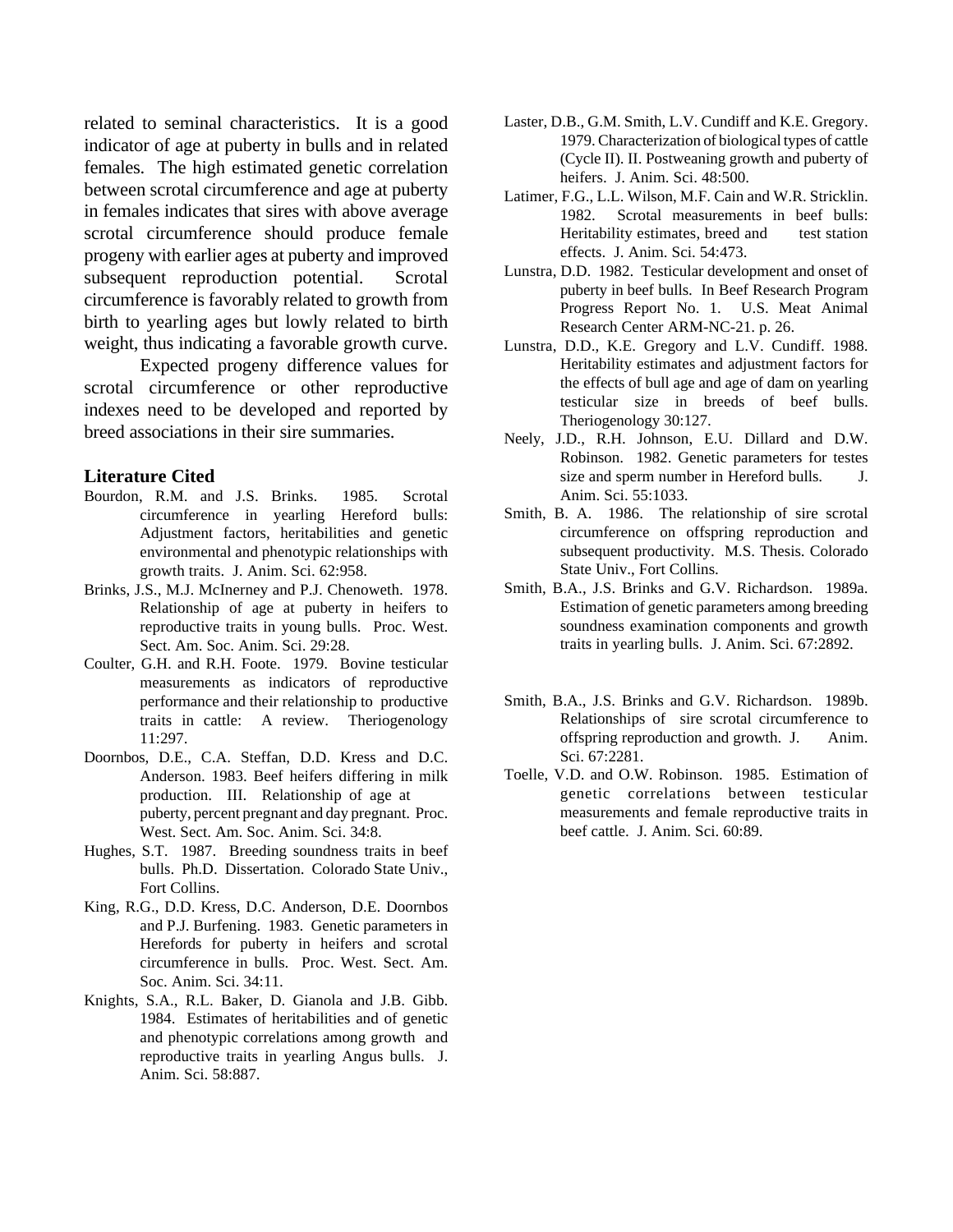Werre, J.F. and J.S. Brinks. 1986. Relationships of age at puberty with growth and subsequent productivity in beef heifers. Proc. West. Sect. Am. Soc. Anim. Sci. 37:300.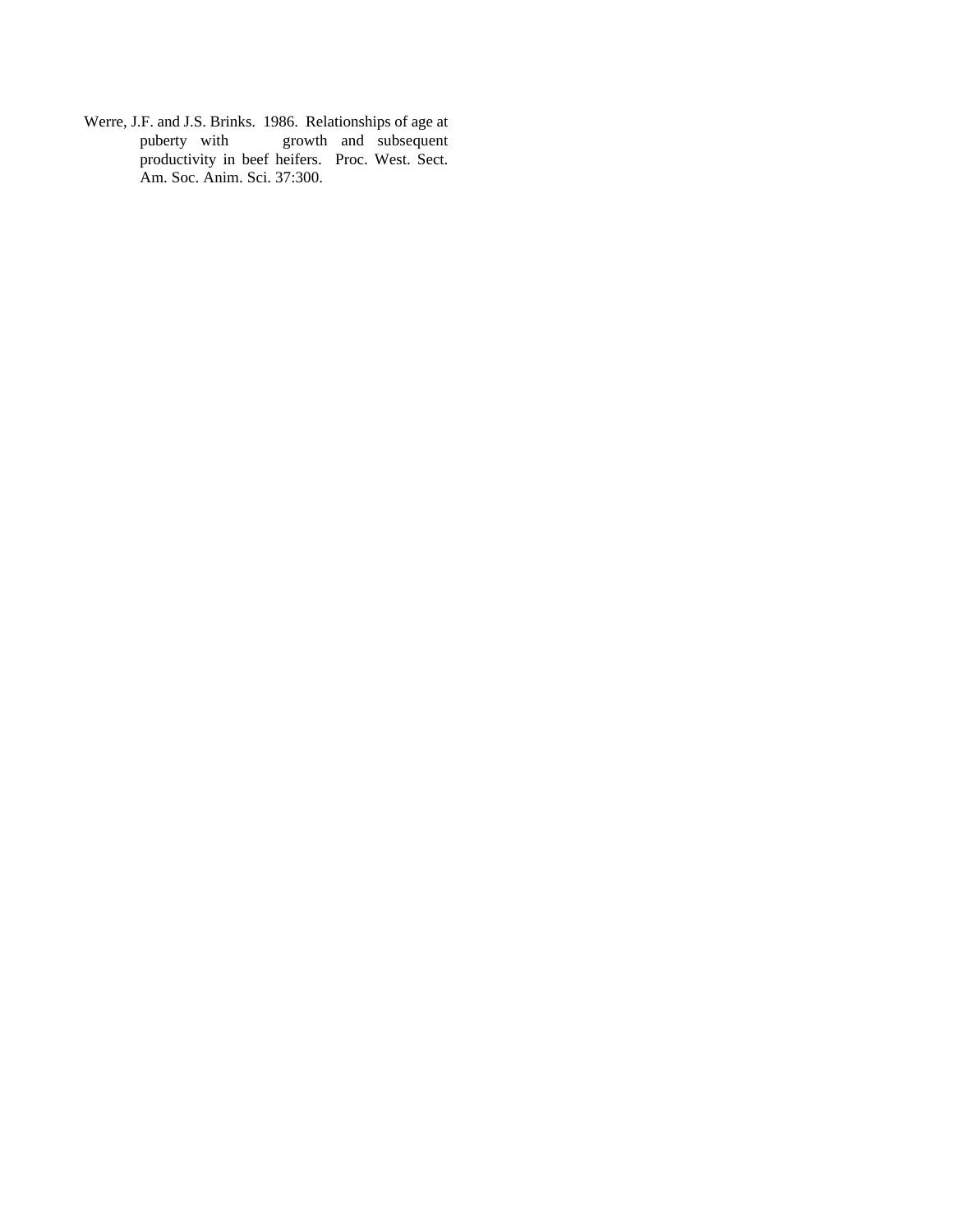| Table 1. Yearling Bull Breeding Soundness Examination (BSE) Information |                |                      |                            |                         |  |  |  |  |  |
|-------------------------------------------------------------------------|----------------|----------------------|----------------------------|-------------------------|--|--|--|--|--|
| <b>Classification</b>                                                   | Very good      | Good                 | Fair                       | Poor                    |  |  |  |  |  |
| Scrotal<br>Circumference<br>(cm)                                        | > 34           | 30-34                | $<$ 30                     | $<$ 30                  |  |  |  |  |  |
| Score                                                                   | 40             | 24                   | 10                         | 10                      |  |  |  |  |  |
| Morphology<br>Abnormalities<br>Primary (%)<br>Total $(\%)$              | $<10$          | 10 to 19<br>26 to 39 | 20 to 29<br>40 to 59       | >29<br>> 59             |  |  |  |  |  |
| Score                                                                   | < 25           | 24                   | 10                         | 3                       |  |  |  |  |  |
| Motility<br><b>Gross</b>                                                | Rapid swirling | Slower swirling      | Generalized<br>oscillation | Sporadic<br>oscillation |  |  |  |  |  |
| Individual                                                              | Rapid linear   | Moderate linear      | Slow linear to<br>erratic  | Very slow erratic       |  |  |  |  |  |
| Score                                                                   | 20             | 12                   | 10                         | 3<br>16                 |  |  |  |  |  |
| <b>Total Score</b>                                                      | 85             | 60                   | 30                         |                         |  |  |  |  |  |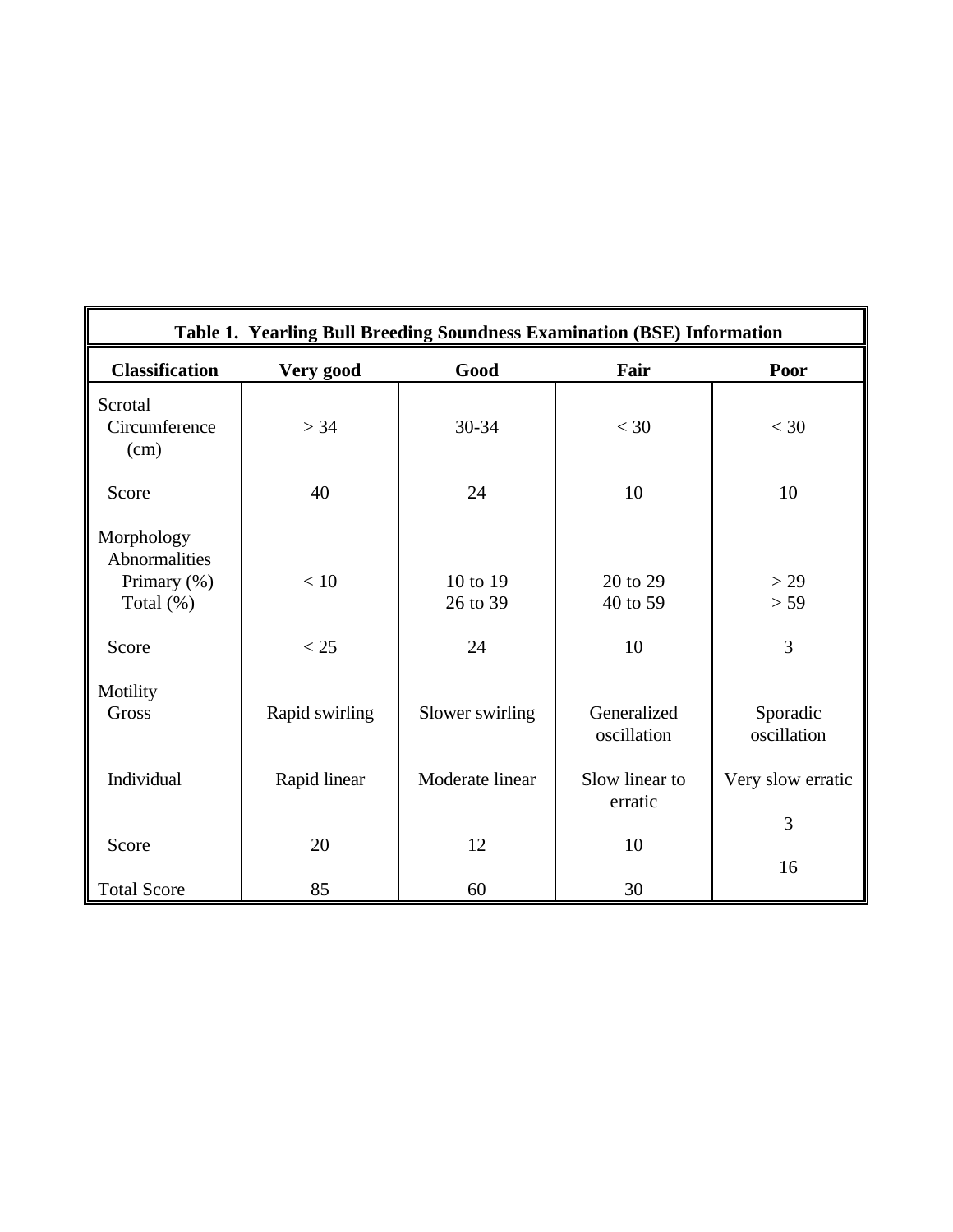| Table 2. Age and Age of Dam Adjustment Factors for Scrotal Circumference |                         |                        |           |                   |                 |                  |                           |  |  |
|--------------------------------------------------------------------------|-------------------------|------------------------|-----------|-------------------|-----------------|------------------|---------------------------|--|--|
|                                                                          |                         |                        |           |                   |                 |                  |                           |  |  |
| <b>Source</b>                                                            | No. of<br><b>breeds</b> | No. of<br><b>bulls</b> | $2 \, yr$ | $3 \text{ yr}$    | 4 <sub>yr</sub> | $5+yr$           | Age<br>(cm/d)             |  |  |
| <b>Bourdon and Brinks</b><br>(1985)                                      | Hereford                | 4233                   | .8        | $\cdot$ .2        | $\cdot$ 1       | $\boldsymbol{0}$ | .026<br>.032 <sup>a</sup> |  |  |
| Smith (1986)                                                             | 4 breeds                | 570                    | .7        | .3                | $\cdot$         | $\boldsymbol{0}$ | .025                      |  |  |
| Lunstra et al. (1988)                                                    | 12 breeds               | 3090                   | 1.3       | $\boldsymbol{.8}$ | .4              | $\Omega$         | .032                      |  |  |

<sup>a</sup>Bulls on full feed.

| Table 3. Estimates of Heritability for Scrotal Circumference in Yearling Beef Bulls |                     |                       |  |  |  |  |  |  |  |
|-------------------------------------------------------------------------------------|---------------------|-----------------------|--|--|--|--|--|--|--|
| <b>Source</b>                                                                       | <b>Heritability</b> | <b>Standard error</b> |  |  |  |  |  |  |  |
| Age adjusted                                                                        |                     |                       |  |  |  |  |  |  |  |
| Bourdon and Brinks (1985)                                                           | .49                 | .06                   |  |  |  |  |  |  |  |
| Knights et al. (1984)                                                               | .36                 | .06                   |  |  |  |  |  |  |  |
| Neely et al. (1982)                                                                 | .44                 | .24                   |  |  |  |  |  |  |  |
| Latimer et al. (1982)                                                               | .38                 | .16                   |  |  |  |  |  |  |  |
| Lunstra (1982)                                                                      | .52                 |                       |  |  |  |  |  |  |  |
| Coulter and Foote (1979)                                                            | .68                 |                       |  |  |  |  |  |  |  |
| Lunstra et al. (1988)                                                               | .41                 | .06                   |  |  |  |  |  |  |  |
| Smith et al. (1989a)                                                                | .40                 | .09                   |  |  |  |  |  |  |  |
| Polled Hereford (1987)                                                              | .55                 | .21                   |  |  |  |  |  |  |  |
| Weight adjusted                                                                     |                     |                       |  |  |  |  |  |  |  |
| Bourdon and Brinks (1985)                                                           | .46                 | .06                   |  |  |  |  |  |  |  |
| Neely et al. (1982)                                                                 | .44                 | .24                   |  |  |  |  |  |  |  |
| Lunstra (1982)                                                                      | .69                 |                       |  |  |  |  |  |  |  |
| Lunstra et al. (1988)                                                               | .50                 | .06                   |  |  |  |  |  |  |  |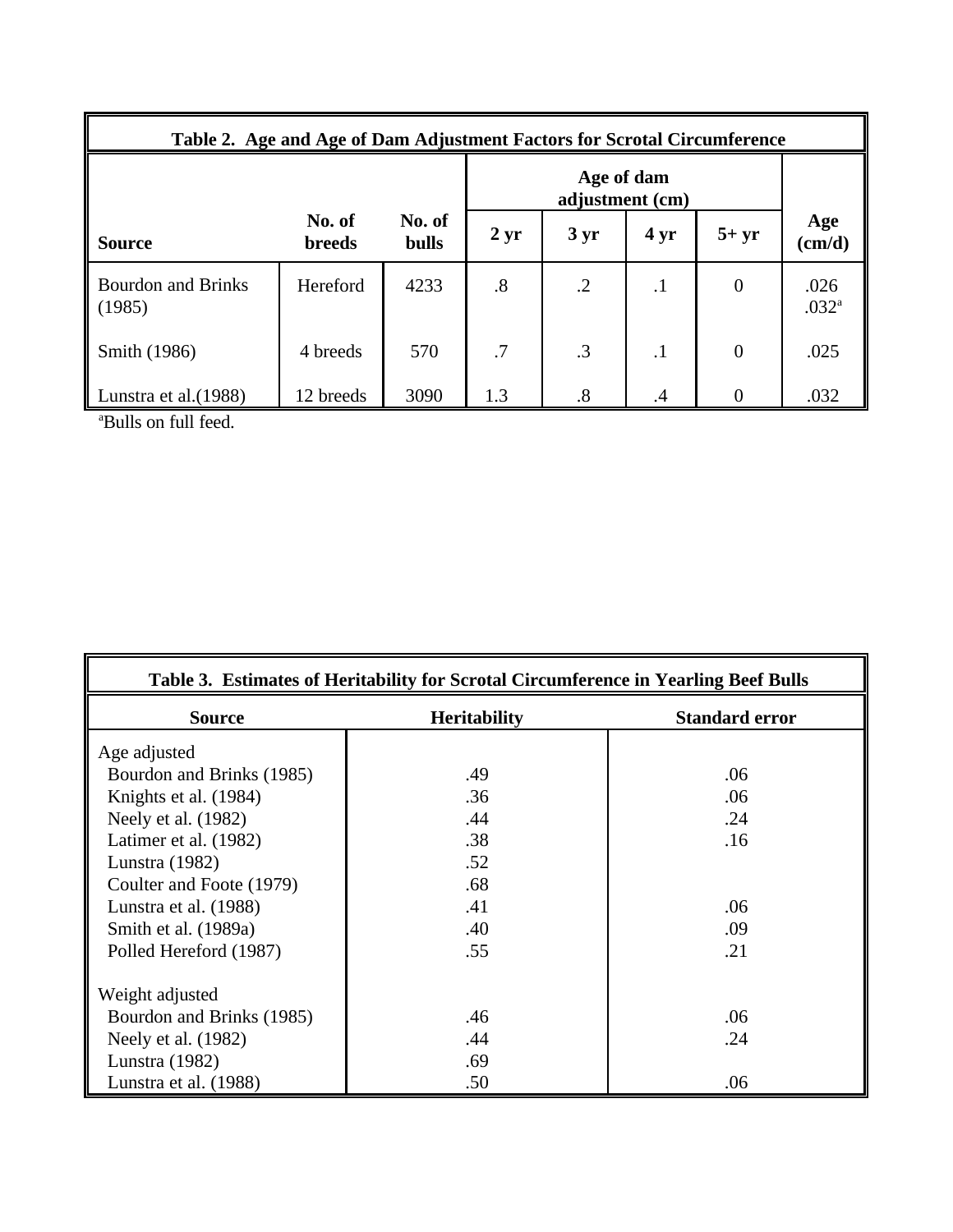| Table 4. Genetic Correlations between Scrotal Circumference and Seminal Traits |                                                                                                                                               |        |        |     |  |  |  |  |  |
|--------------------------------------------------------------------------------|-----------------------------------------------------------------------------------------------------------------------------------------------|--------|--------|-----|--|--|--|--|--|
| <b>Source</b>                                                                  | <b>Primary</b><br><b>Secondary</b><br>abnormalities<br>abnormalties<br>$\frac{1}{2}$<br>$\mathcal{O}(6)$<br><b>Motility</b><br>Normal $(\% )$ |        |        |     |  |  |  |  |  |
| Brinks et al. (1978)                                                           | .25                                                                                                                                           | $-.51$ | $-.42$ | .58 |  |  |  |  |  |
| Hughes (1987)                                                                  | .09                                                                                                                                           | $-.07$ | $-.09$ | .08 |  |  |  |  |  |

| Table 5. Breed Comparisons: Bull Testicular Size Versus Heifer Age at Puberty |                                           |                                                                |              |  |  |  |  |  |  |
|-------------------------------------------------------------------------------|-------------------------------------------|----------------------------------------------------------------|--------------|--|--|--|--|--|--|
|                                                                               |                                           | <b>Scrotal circumference</b><br>of yearling bulls <sup>b</sup> |              |  |  |  |  |  |  |
| <b>Breed</b>                                                                  | Heifer age at puberty <sup>a</sup><br>(d) | Average (cm)                                                   | Range (cm)   |  |  |  |  |  |  |
| Gelbvieh                                                                      | $341 \pm 9$                               | $34.8 \pm 0.5$                                                 | 30.2 to 42.2 |  |  |  |  |  |  |
| <b>Brown Swiss</b>                                                            | $347 \pm 8$                               | $34.3 \pm 0.5$                                                 | 31.0 to 39.6 |  |  |  |  |  |  |
| Red Poll                                                                      | $352 \pm 8$                               | $33.5 \pm 0.5$                                                 | 29.7 to 37.1 |  |  |  |  |  |  |
| Angus                                                                         | $372 \pm 12$                              | $32.8 \pm 0.5$                                                 | 26.2 to 38.4 |  |  |  |  |  |  |
| Simmental                                                                     | $372 \pm 6$                               | $32.8 \pm 0.8$                                                 | 26.2 to 39.1 |  |  |  |  |  |  |
| Hereford                                                                      | $390 \pm 13$                              | $30.7 \pm 0.5$                                                 | 26.2 to 36.1 |  |  |  |  |  |  |
| Charolais                                                                     | $398 \pm 7$                               | $30.4 \pm 0.8$                                                 | 25.4 to 37.6 |  |  |  |  |  |  |
| Limousin                                                                      | $398 \pm 6$                               | $30.2 \pm 0.5$                                                 | 24.4 to 34.3 |  |  |  |  |  |  |
| Average                                                                       | $368 \pm 3(723)$                          | $32.2 \pm 0.3$ (274)                                           |              |  |  |  |  |  |  |

<sup>a</sup> Least-squares means  $\pm$  standard error. Number of heifers measured is given in parentheses. Data from Germ

Plasm Evaluation Project (Cycle I, II, and III).<br><sup>b</sup> Data from Germ Plasm Utilization Project and adjusted to 365 d of age.